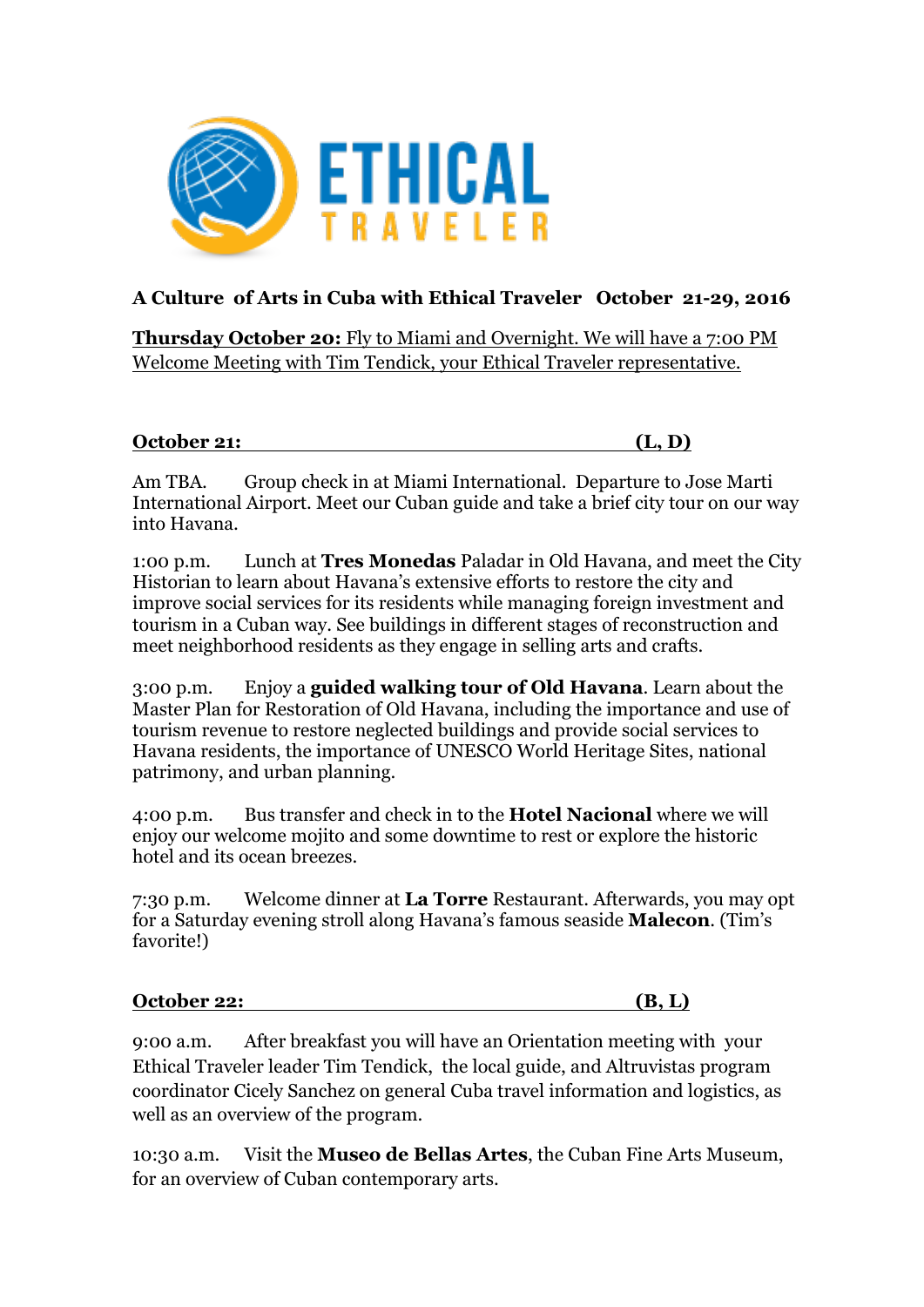1:00 p.m. Lunch at **Bodeguita del Medio**, right off Cathedral Square.

2:30 p.m. Visit artist studios in Old Havana. Then visit the **Taller Grafica**  printmakers' workshop in the old city's Cathedral Square for an assortment of Cuban artists and their craft.

4:30 p.m. Engage a community project dedicated to music education and performance. Then visit to the home and studio of artist **Francisco Gordillo** to see how he blends the African and Cuban traditions in his dignified and potent artwork.

10:00 p.m. Free for cultural activities, including reservation at the **Fox and the Crow** jazz club near the hotel.

| October 23: |  |  |
|-------------|--|--|
|             |  |  |

9:30 a.m. Meet with **Cuban Architect Miguel Coyula** for an overview of the history and development of the Capital.

11:00 a.m. Visit the art and photography galleries of **La Acacia and Fototeca** and chat with local artists.

12:30 p.m. Lunch Reservation at **Paladar Nao**.

3:00 p.m. Meet with a representative of CENESEX, Cuba's remarkable Center for Sex Education, and learn about the impact of tourism, and the movement for gay rights in Cuba.

4:30pm Home visit to the well known Cuban Revolution photographer, **Roberto Salas. City tour Part Two** on bus of modern Havana including the Jose Marti Revolution Square and Playa municipality with architecture and urban planner. Optional drop off at the Colon Cemetery.

7:30 p.m. Dinner at **El Divino Paladar**. Then a free evening to enjoy contemporary music and dance at the **Casa de la Música.** You can also visit a dance club frequented by Cubans to learn about contemporary musicians and interact with up-and-coming local artists. Participants will witness the interaction and contradictions between a closed economy and the influx of tourism.

**October 24: (B,L)**

8:00 a.m. Say *hasta luego* to the Nacional, and head into the provinces on the highways where classic car "yankee yachts" from the 1950s and Soviet Ladas from the 1960s move around motorcycle sidecars and sugarcane trucks. We'll head to a UNESCO Bioreserve to visit the **Las Terrazas** community, where we'll have a guided visit of this ecological experiment and environmental education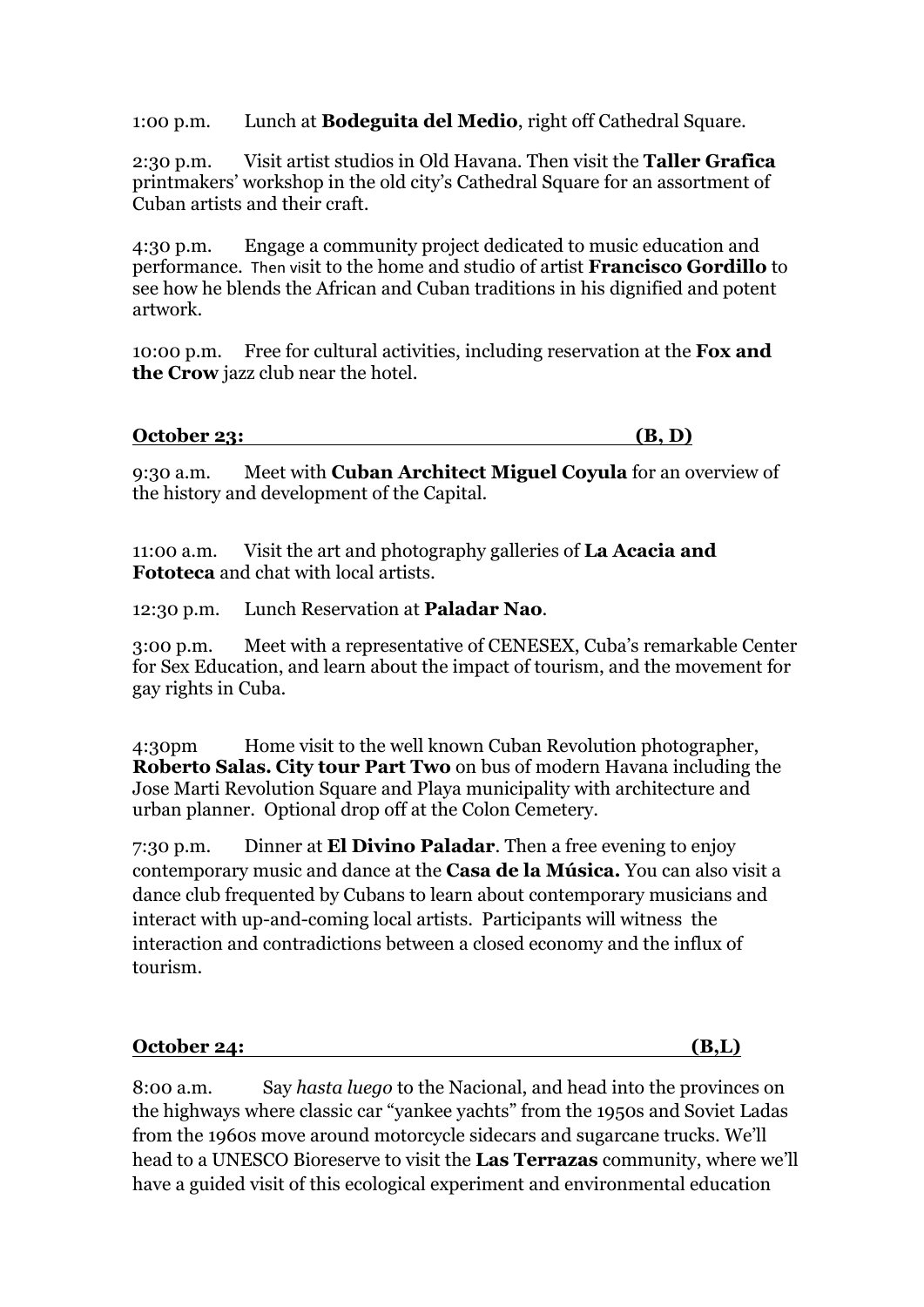center. We'll meet with reserve officials and volunteers for an overview of the project's history before walking through it to meet artists like Lester Campa, Ariel Pinelli, Henry Alamo, and Jorge Duporte.

1:30 p.m. Lunch at **El Romero** and continue day at Las Terrazas, walk by the local school and polyclinic.

Dinner and Eve Transfer to Viñales Valley and check in to our *casas particulares* to see firsthand one of the primary ways that Cuba is responding to increased tourism without losing sight of the commitments of the revolution. And meet your new Cuban best friends. Later we will mee to enjoy a community block party with a local CDR, a Committee for the Defense of the Revolution.

| October 25: |
|-------------|
|-------------|

9:00 a.m. **Walking Farm tour** in the Valley. Enjoy a guided stroll through local farms. Meet with different farmers (including tobacco) and their families as you learns about Cuban agriculture and small-scale farming. Option to rent bicycles or horses. Then we will reconnect for lunch.

2:30 p.m. After lunch we will make a brief visit to the UNEAC supported project **Art and Hope.** This community arts project was started by well known Cuban Artist **Jesus Carrete**, and works with children with Down syndrome. Then time to explore (baseball powerhouse) Pinar Town and request to visit the studio of **Pedro Pablo Oliva.** We will also visit the **Galeria Korda** to explore local art and photography.

Dinner and Eve free in Viñales, exploring the town, getting to know your *casa particular* hosts, or resting in preparation for returning to Havana.

| October 26: |  |  |
|-------------|--|--|
|             |  |  |

8:30 a.m. Check out and return to la Havana. We'll play it by ear during the day, adjusting to fit the group's interests and energy, or leaving the day free for your own exploration of your old friend, Havana.

4:40 p.m. Visit **Prodanza**, ballet school, directed by the daughter of the famous Cuban prima ballerina Alicia Alonso. Donations are welcome, for more info contact Tim Tendick (timtendick@gmail.com)

Dinner and evening are free. Recommended visit to the **Fabrica de Arte** where a variety of contemporary Cuban art forms are on rotation, from architecture to fashion and theater.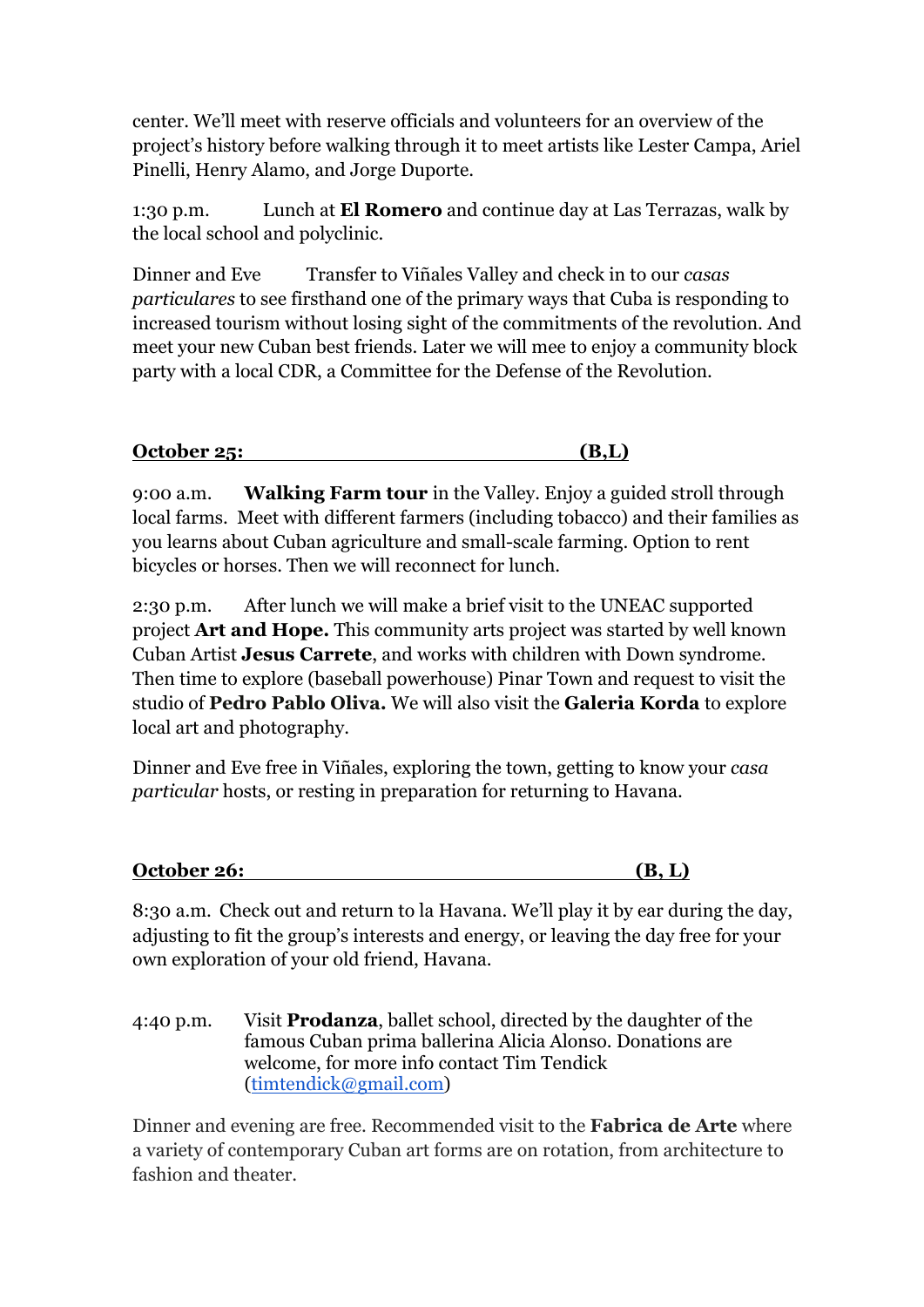| <b>October 27:</b> |  |  |
|--------------------|--|--|
|                    |  |  |

10 a.m. Visit the award-winning and inspirational **Muraleando Community Art Project**, Community Art Project, where neighborhood artists and teachers improved their neighborhood while celebrating and continuing the Cuban traditional love of art. Donations in the form of art and educational supplies are welcome.

12:00 p.m. Lunch at **Jardin de los Milagros** paladar.

2:30 p.m. We will have a briefing and exchange with the representative of Cuba's Friendship Institute**, ICAP,** our official host in Cuba, where we will hear a Cuban perspective on US/Cuban International Relations and how the US embargo impacts Cuba's development and its art community.

4:00 p.m. Visit the **Cintio Vitier community project**, where neighborhood volunteer members teach various arts to local children. We'll meet with the leaders who inspired this project, as well as their students.

5:00-7:00 pm Private performance by a professional Cuban band as we ponder how inexplicable it is that we only have one full day left, then dance away our sorrow.

Dinner and evening free for cultural activities, baseball, and plotting how to come back as soon as possible.

| October 28: |  |
|-------------|--|
|             |  |

9:00 a.m. Visit the **Callejon de Hamel** for whatever face of Cuba's Afro-Cuban Santeria culture and art the residents of this unique neighborhood choose to show that day. We will spend 2 hours with Elias Aseff Alfonso who works closely with the Callejon community's founder, Salvador Gonzales Escalona. He will share the history and day-to-day realities of art, culture and religion in Cuba.

11:30.a.m Visit to **Organoponico of Alamar**, where we'll visit a farm like none other you've ever seen, tucked among the Soviet-style tenement housing, and see firsthand one of the lessons post-petroleum-fertilizer Cuba has to share with America, regarding the possible production of food in an urban setting. Unless your city already grows organic fruit, vegetables, ornamental plants, seedlings, timber, medicinal and spiritual plants, dried herbs, condiments, garlic paste, tomato sauce, pickles, vermicompost, goat and rabbit meat, mycorrhizal funghi, and assorted other products among the housing blocks? And guess where we're having lunch.

4:00 p.m. As we leave Alamar we will stop to visit the other areas included in Havana's World Heritage Site status. We will visit la **Forteleza de La Cabaña**